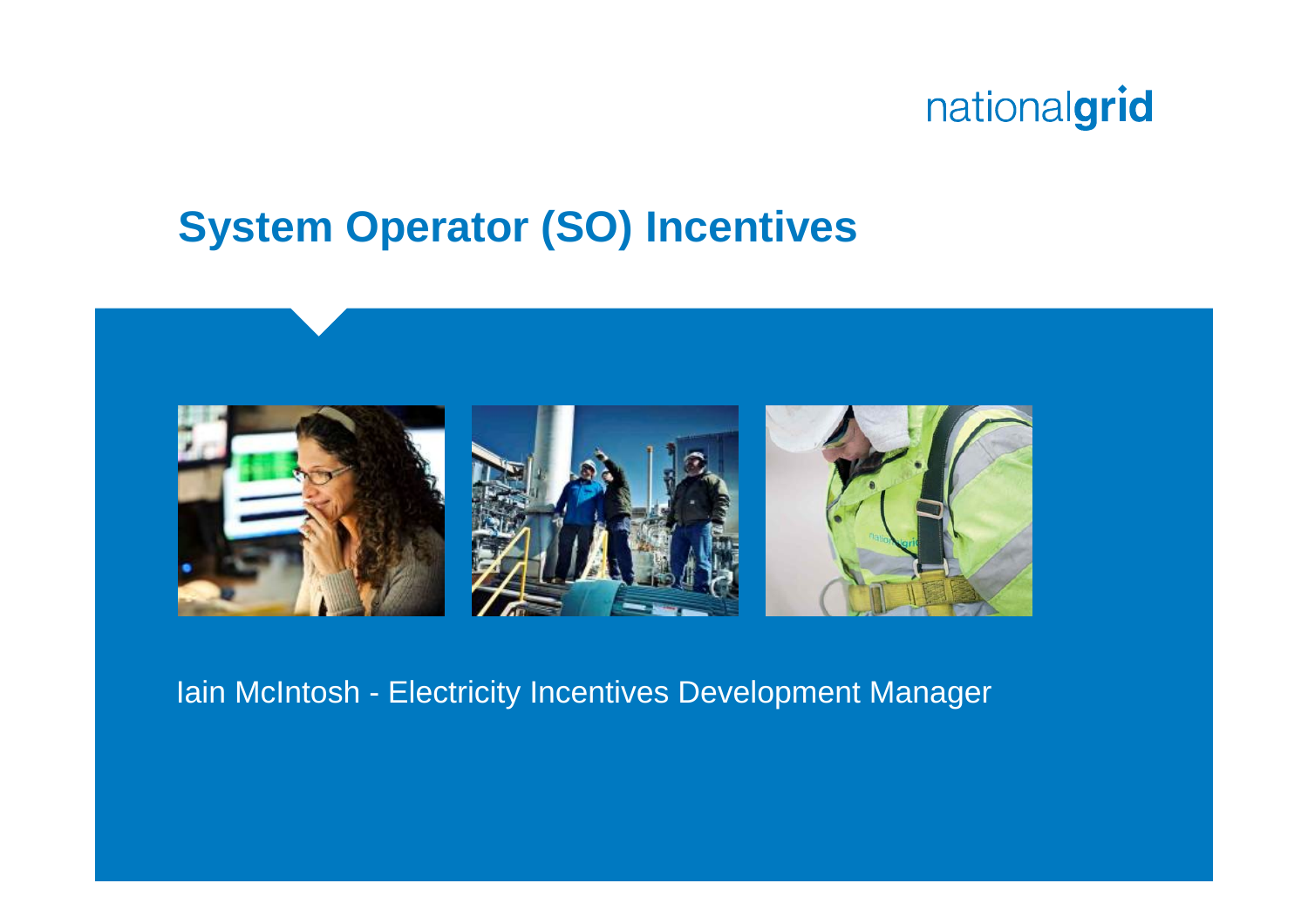### **Summary of Ofgem Consultation June 2014**

- Extend existing incentive framework for 2015-2017
	- It has delivered real efficiency improvements for consumers
	- Ofgem monitoring regime has provided evidence of where incentives are driving SO to make economic and efficient decisions
	- Number of market changes in coming years that could have impact on SO – need to understand impact of these prior to more fundamental review
	- But incremental changes likely to be made to existing approach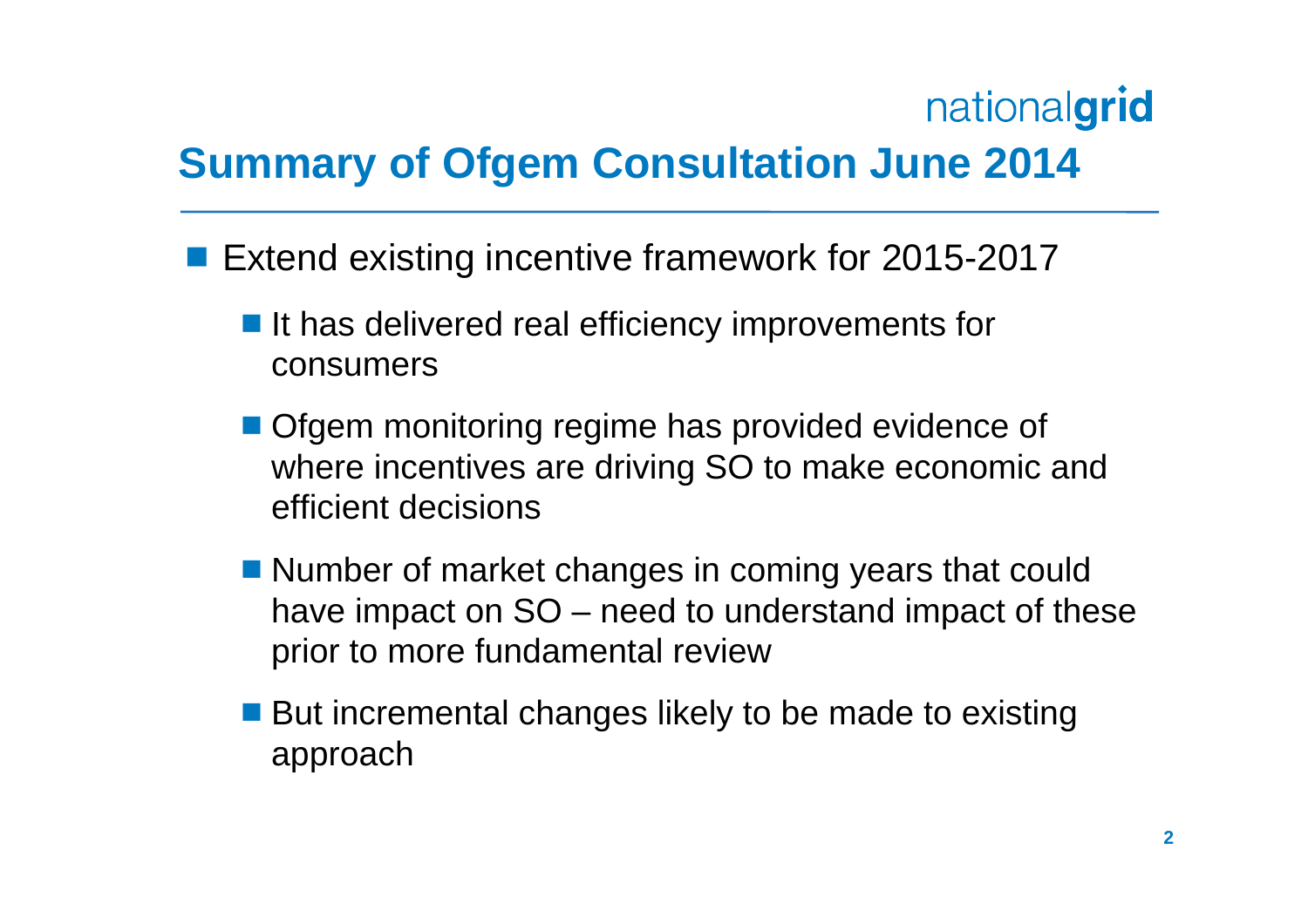### **Areas for potential review – June 2014**

- **Possible areas for review** 
	- Target setting approach does target setting methodology remain robust
	- Design of additional incentives review of 4 additional incentives
	- SO-TO Financial mechanisms is there a need for financial transfers between SO and TOs to ensure whole system impacts
	- **Transparency** provide greater understanding around scheme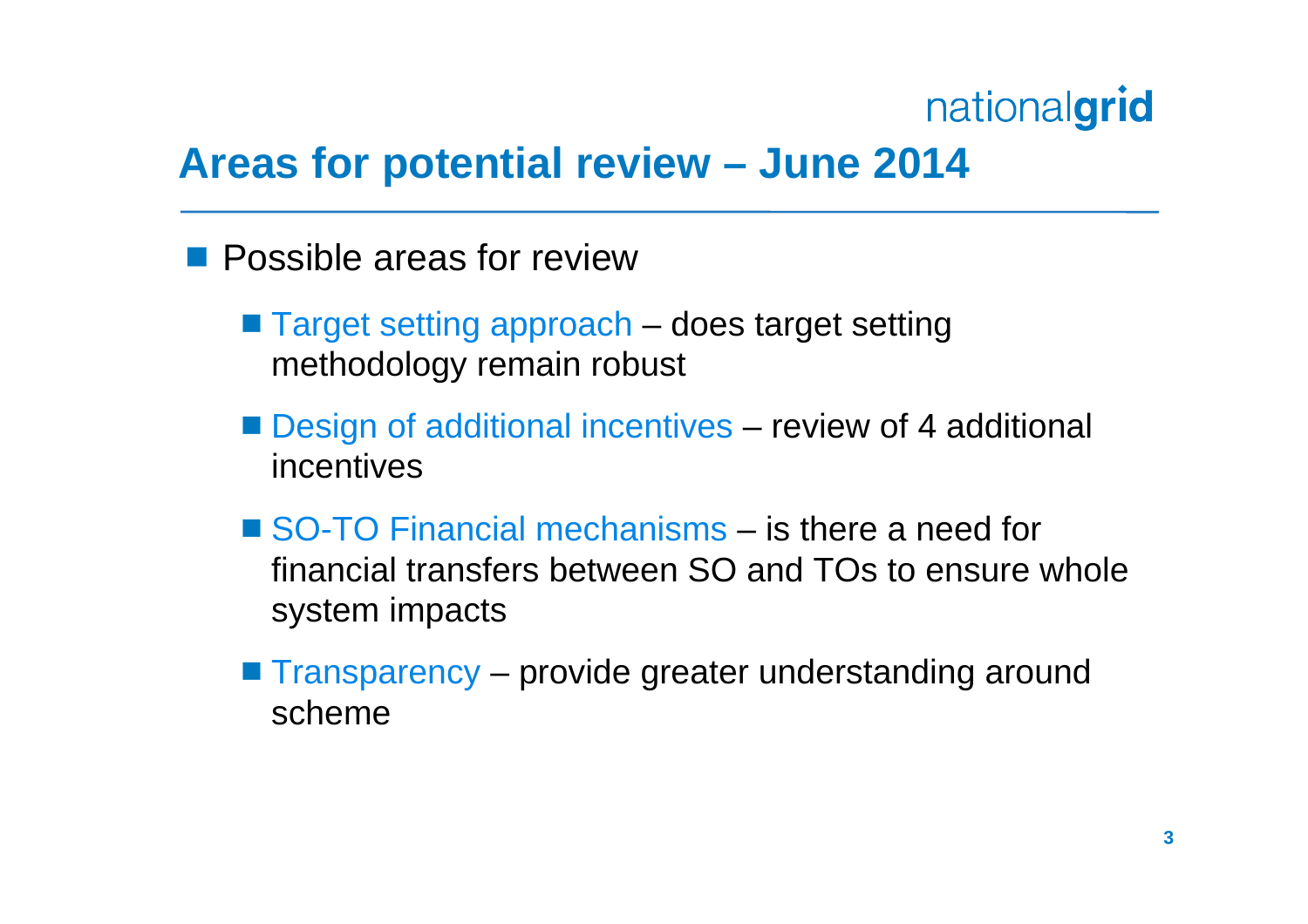### **Ofgem indicative position (June 2015)**

| <b>Scheme</b>                                                  | <b>Ofgem indicative position</b>                                                                                                                                                                                                                                      |
|----------------------------------------------------------------|-----------------------------------------------------------------------------------------------------------------------------------------------------------------------------------------------------------------------------------------------------------------------|
| <b>Balancing Services</b><br><b>Incentive Scheme</b><br>(BSIS) | • Has driven economic and efficient decision making by<br><b>NGET</b><br>2 year scheme $(2015-17)$ – with some incremental<br>$\bullet$<br><i>improvements</i><br>• Cap/collar of £25m per annum, 25% sharing factor<br>• Modelled targets for constraints and energy |
| <b>Black Start</b>                                             | • Continuation of scheme in place for 2013-2015<br>Ability to amend target to reflect possible capital<br>$\bullet$<br>contributions –where evidence of commitment provided                                                                                           |
| <b>Renewable Generation</b><br><b>Forecasting</b>              | • 2 year financial incentive on day ahead wind forecasting<br>error remains – potential to have tighter seasonal<br>targets<br>Cap/collar of £250k per month $-$ cap at 0% error and<br>$\bullet$<br>collar at 2 times target                                         |
| <b>Innovation Roll-Out</b><br><b>Mechanism</b>                 | • Continuation of scheme to run alongside BSIS Some<br>minor improvements to process required<br>Cap of £10m across 3 projects                                                                                                                                        |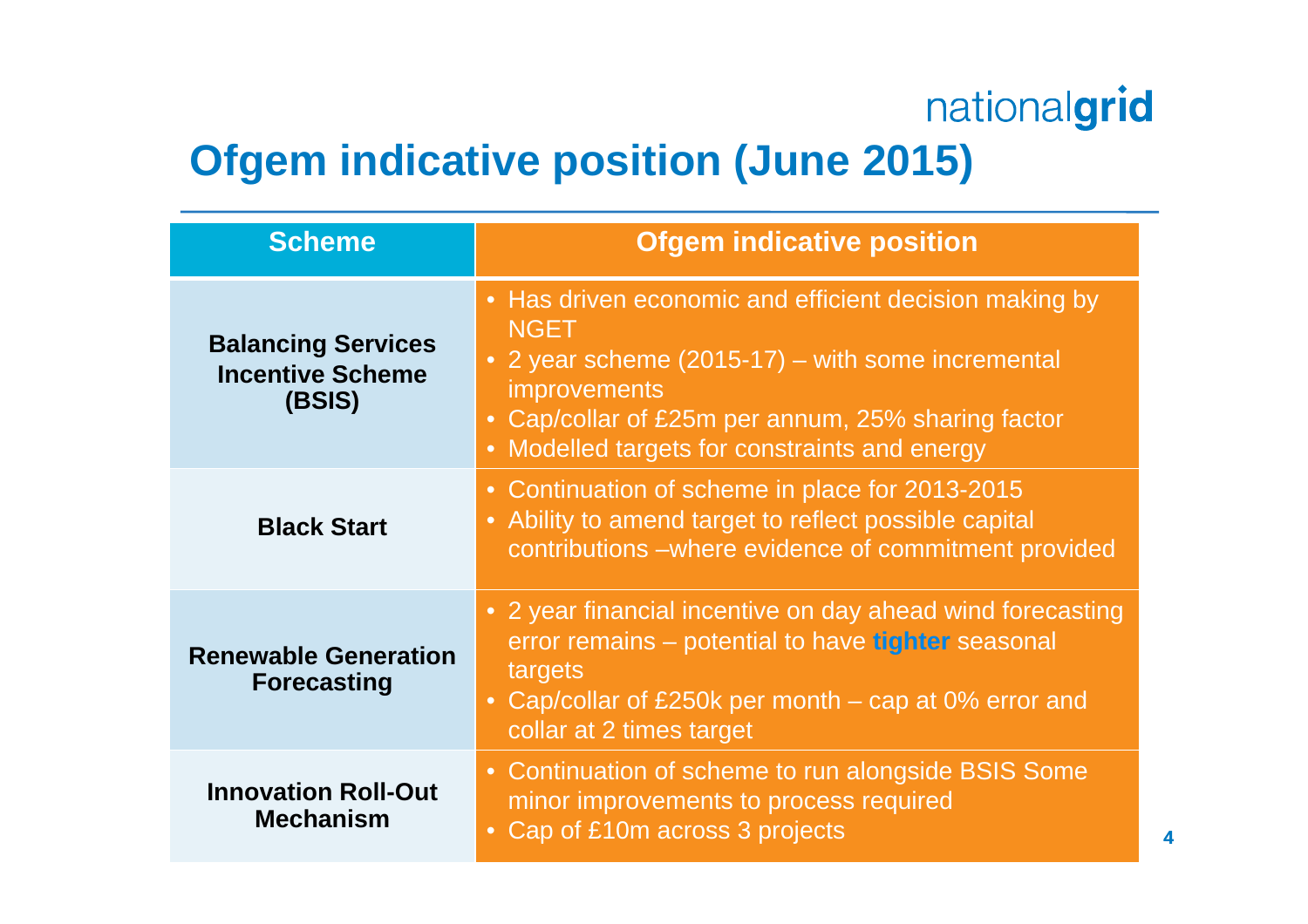### **Proposed Timeline**

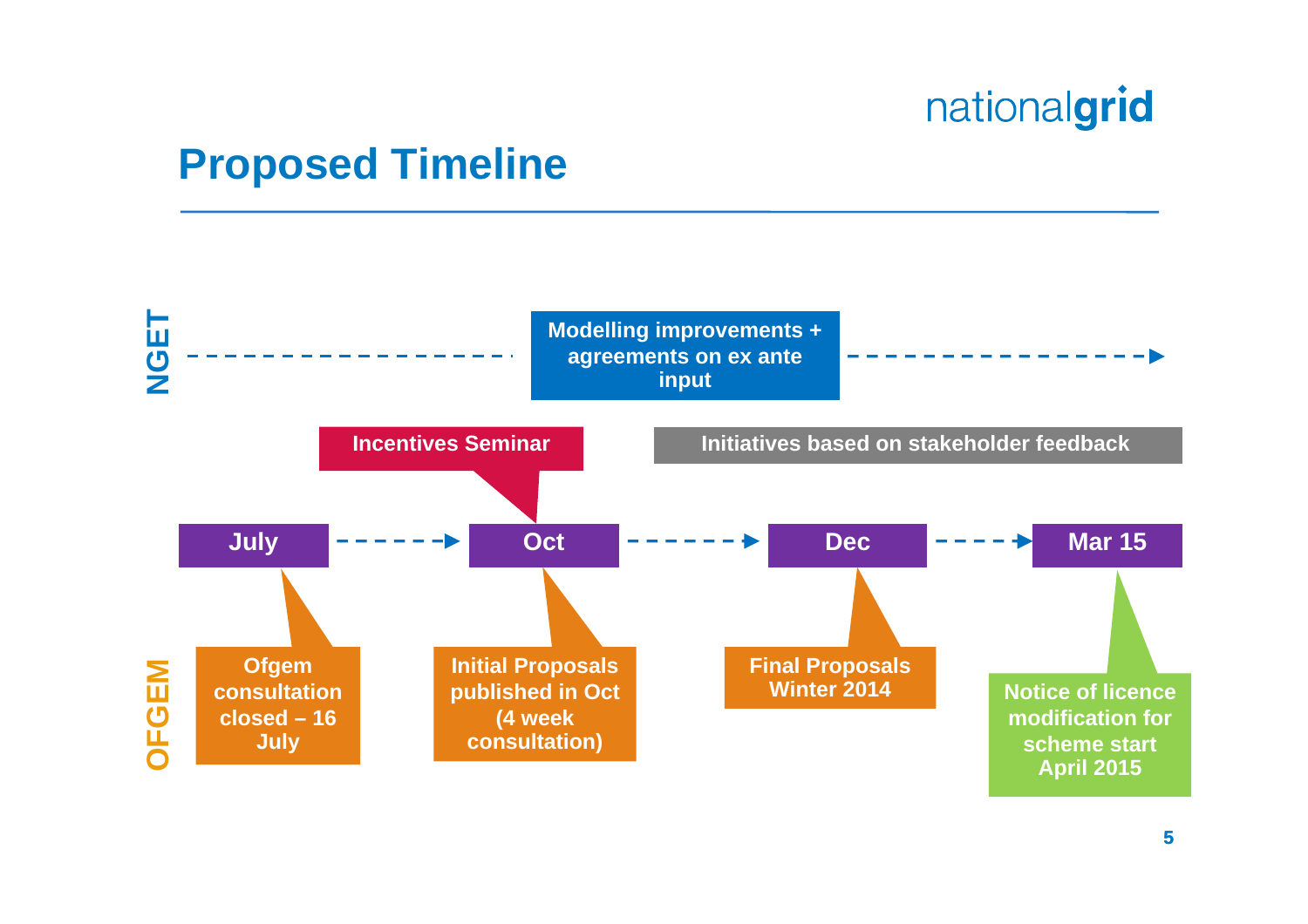### **Summary and Next Steps**

- A further two year BSIS scheme ensures **that incentives remain focused in the short term…but fundamental review to commence in 2015**
- $\Box$  **Improvements to modelling methodology implemented**
- $\Box$  **Improved clarity around determination of ex ante inputs**
- $\blacksquare$  . **We continue to work closely with Ofgem towards Final Proposals**

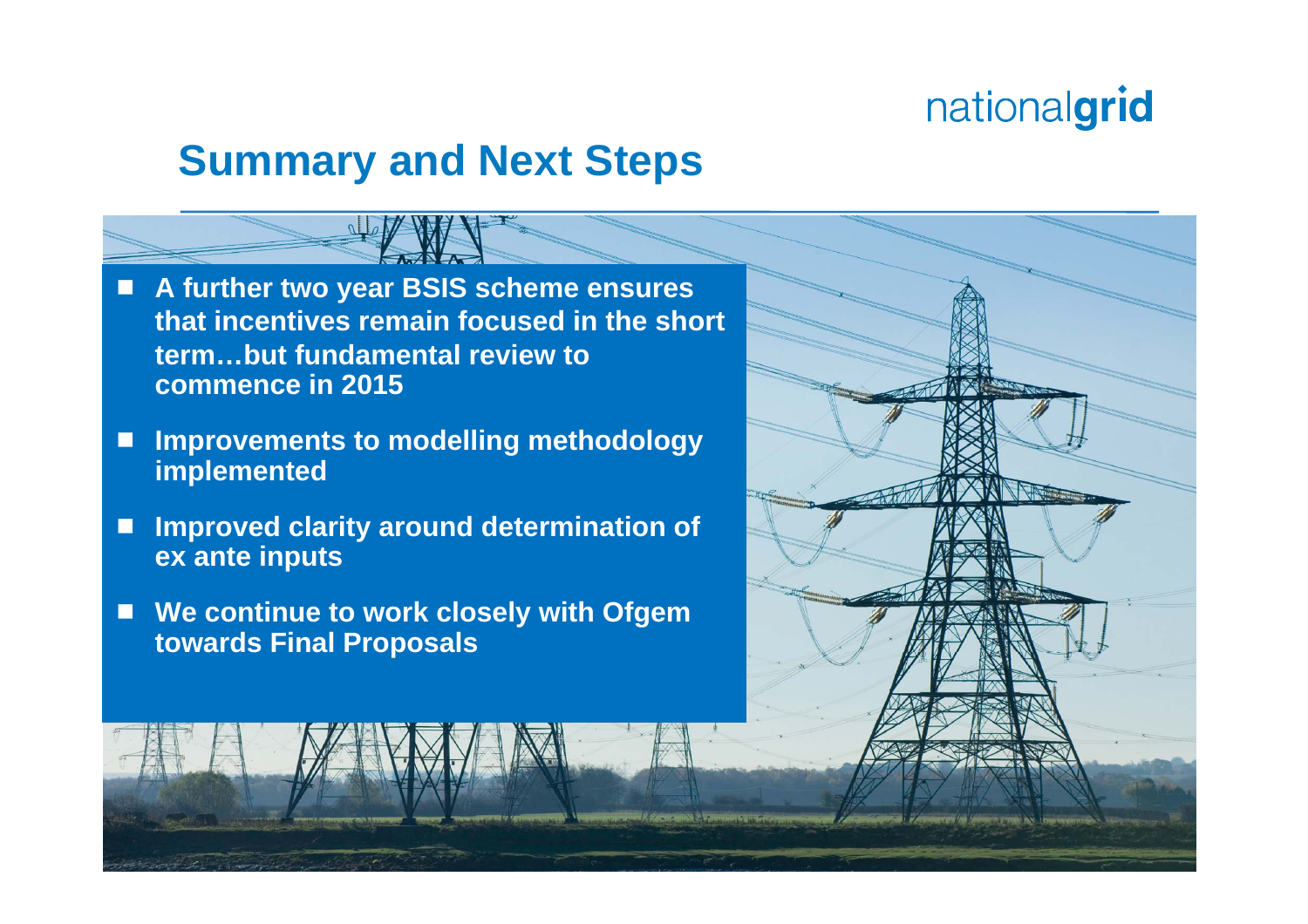### **Key Information**

- **Contract Contract Contract Contract Contract Contract Contract Contract Contract Contract Contract Contract Co**  Ofgem's consultation document can be found on the Ofgem website https://www.ofgem.gov.uk/publications-and-updates/electricitysystem-operator-incentives-incentives-2015
- **Contract Contract Contract Contract Contract Contract Contract Contract Contract Contract Contract Contract Co** Incentives Seminar today at 14:00 – a few spaces left!!

**We would welcome further discussion: Iain.mcintosh@nationalgrid.com or soincentives.electricity@nationalgrid.com**